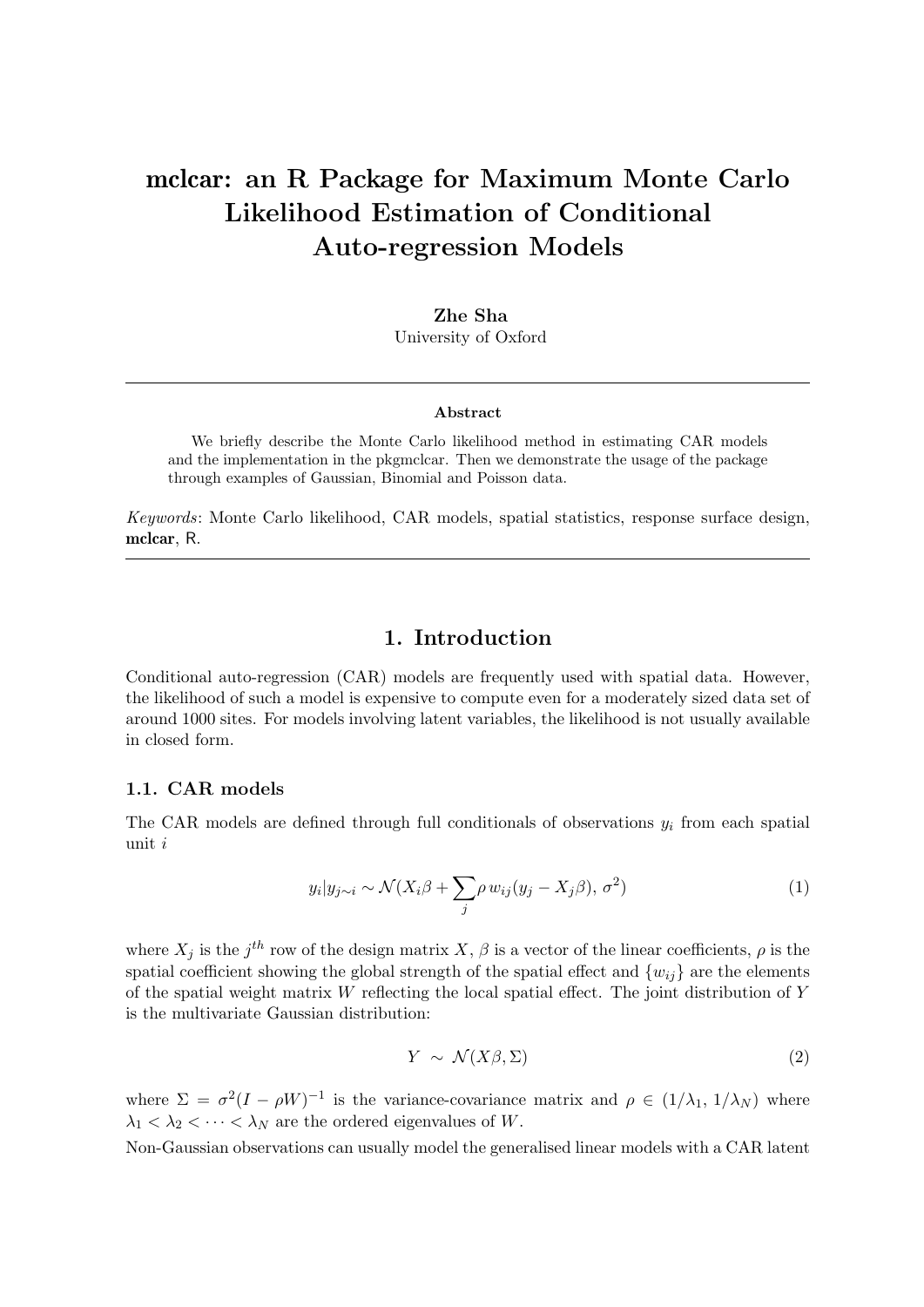variable:

<span id="page-1-0"></span>
$$
\begin{cases}\n\mathbf{y} \sim \pi(\mu) \\
g(\mu) = \eta \\
\eta = X\beta + Z, \ Z \sim \mathcal{N}(0, \Sigma)\n\end{cases} (3)
$$

Where  $\pi$  is the distribution of y and  $q(.)$  is some link function.

Maximum likelihood of the above models can be computationally expensive, especially for large N, due to the determinant of  $\Sigma$  in the likelihood of [\(2\)](#page-0-0) and the integral for the latent variable  $Z$  for  $(3)$ .

#### 1.2. Overview

In this package, we implement the Monte Carlo approximation to the likelihood (extending the approach of [Geyer and Thompson](#page-11-0) [\(1992\)](#page-11-0)), and develop two strategies for maximising this. One strategy is to limit the step size by defining an experimental region using a Monte Carlo approximation to the variance of the estimates. The other is to use response surface methodology (RSM). The iterative procedures are fully automatic, with user-specified options to control the simulation and convergence criteria.

In the following we first briefly describe the Monte Carlo likelihood and the implemented optimization procedure; then we demonstrate some major features of the package mclcar through examples of Gaussian, Binomial and Poisson data.

## 2. The Monte Carlo likelihood estimation

The Monte Carlo likelihood is an importance sampling approximation to the log-likelihood ratio log  $L(\theta; y)/L(\psi; y)$ , where  $\theta, \psi \in \Theta$  and  $\psi$  is the parameter value used in the importance distribution. The likelihood is usually in the following forms

<span id="page-1-1"></span>
$$
L(\theta; y) = f_{\theta}(y) = \frac{1}{c(\theta)} h_{\theta}(y)
$$
\n(4)

<span id="page-1-2"></span>
$$
L(\theta; y) = \int f_{\theta}(Y = y, Z) \,dZ \tag{5}
$$

where in [\(4\)](#page-1-1) the likelihood is the product of a normalising constant  $C(\theta)$  and the un-normalised density  $h_{\theta}(y)$  and in [\(5\)](#page-1-2),  $f_{\theta}(Y, Z)$  is the joint density of the observed data Y and the unobserved or latent variable Z. The corresponding Monte Carlo likelihoods are

$$
\hat{\ell}_{\psi}^{s_1}(\theta) = \log \frac{h_{\theta}(y)}{h_{\psi}(y)} - \log \frac{1}{s_1} \sum_{i}^{s_1} \frac{h_{\theta}(Y_i)}{h_{\psi}(Y_i)}
$$
(6)

$$
\hat{\ell}_{\psi}^{s_2}(\theta) = \log \frac{1}{s_2} \sum_{i}^{s_2} \frac{f_{\theta}(y, Z^{*(i)})}{f_{\psi}(y, Z^{*(i)})}
$$
(7)

where  $Y_i$  are  $s_1$  samples from  $f_{\psi}(y)$  and  $Z^{*(i)}$  are  $s_2$  samples from  $f_{\psi}(Z|Y=y)$ .

Given a chosen  $\psi$ , the log-likelihood ratio differs from the log-likelihood by a constant and thus can be maximized to find the MLE. The Monte Carlo MLE (MC-MLE) is defined to be

$$
\hat{\theta}_{\psi}^{s} = \underset{\theta \in \Theta}{\arg \max} \ \hat{\ell}_{\psi}^{s}(\theta) \tag{8}
$$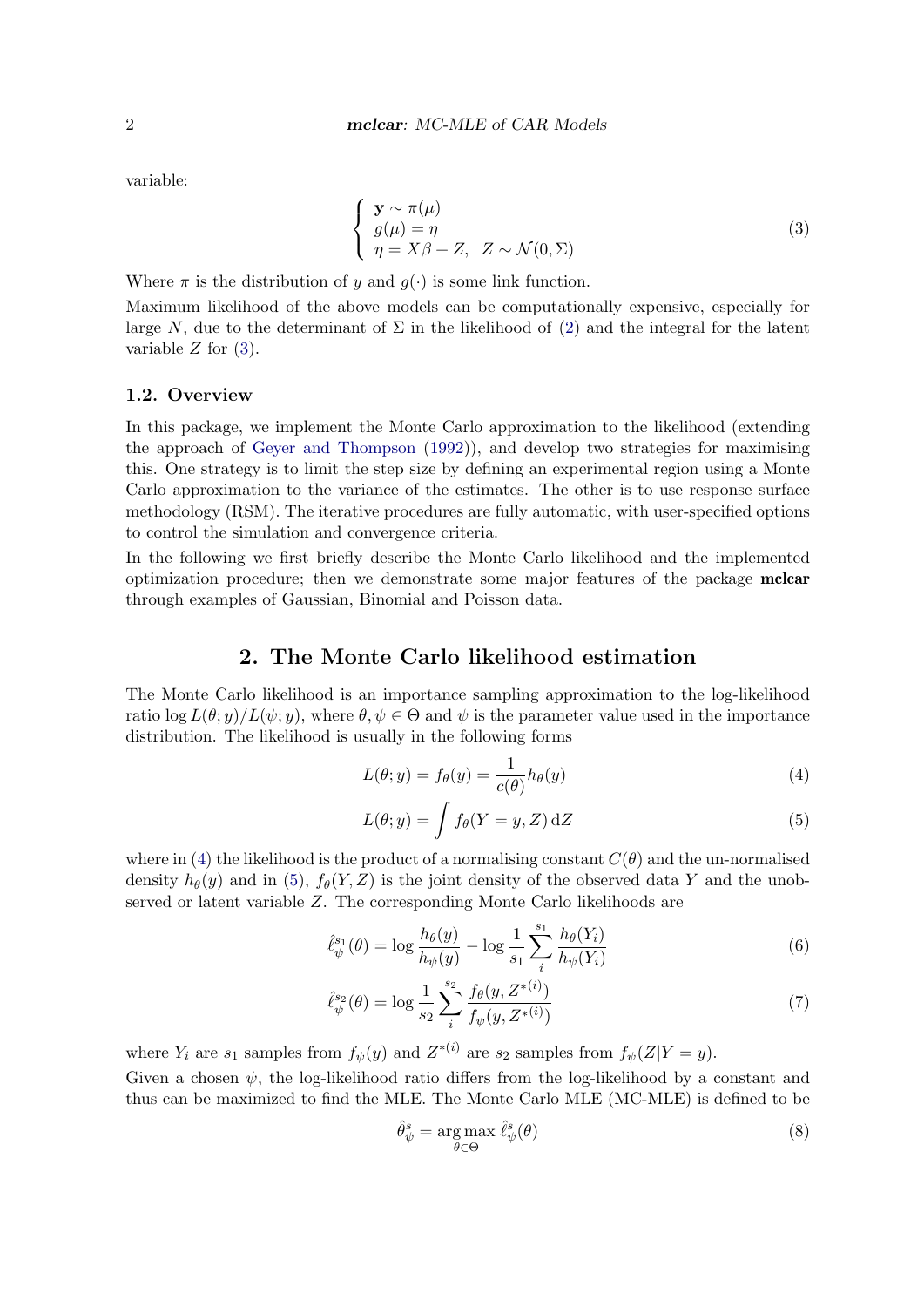Ideally, we would like to find the MC-MLE by directly maximising the Monte Carlo likelihood; however this might become infeasible as the Monte Carlo error increases as the distance between  $\psi$  and  $\theta$  becomes large. When an reasonable initial value of  $\psi$  is available, iterations can be done to improve the accuracy by using the MC-MLE obtained from the current step as the  $\psi$  in the next step until the different between the two reaches some tolerance. When there is no good enough initial value, we put some constraints on the updating step in each iteration based on the sample variance estimates for the Monte Carlo errors.

The constrained iterative procedure is implemented by functions OptimMCL and rsmMCL: the former directly optimise the Monte Carlo likelihood and update in each iteration such that the error of the Monte Carlo likelihood at the new  $\psi$  does not exceed some tolerance; while the later use the response surface methodology (RSM, [Box and Draper](#page-11-1) [\(2007\)](#page-11-1)) in maximisation combined with the constraints in the *steepest ascent analysis* for updating the system. A quick introduction of implementing the RSM in R can be found in [Lenth](#page-11-2) [\(2009\)](#page-11-2).

## 3. Examples

Install and load the package.

> library(mclcar)

#### 3.1. Simulate Data

The package provides several functions to simulate samples from a given direct CAR model in [\(2\)](#page-0-0) or a GLM model with CAR latent variables as in [\(3\)](#page-1-0). For example, we can generate CAR errors on a  $10 \times 10$  torus with spatial coefficient  $\rho = 0.2$  and precision  $\tau^2 = 1/sigma^2 = 2/3$ by the following

```
> set.seed(33)
> n.torus <- 10
> rho <- 0.2
> sigma <-1> prec <- 1/sigma
> beta <-c(1, 1)> XX \leftarrow \text{cbind}(\text{rep}(1, n.\text{torus}^2), \text{sample}(\text{log}(1:n.\text{torus}^2)/5))> mydata1 <- CAR.simTorus(n1 = n.torus, n2 = n.torus, rho = rho, prec = prec)
```
The simulated data is a vector of length 100. When the spatial weight matrix  $W$  is supplied, the CAR errors can be generated by

```
> Wmat <- mydata1$W
> mydata2 <- CAR.simWmat(rho = rho, prec = prec, W = Wmat)
```
Then with the above we can generate observations from a linear model with CAR error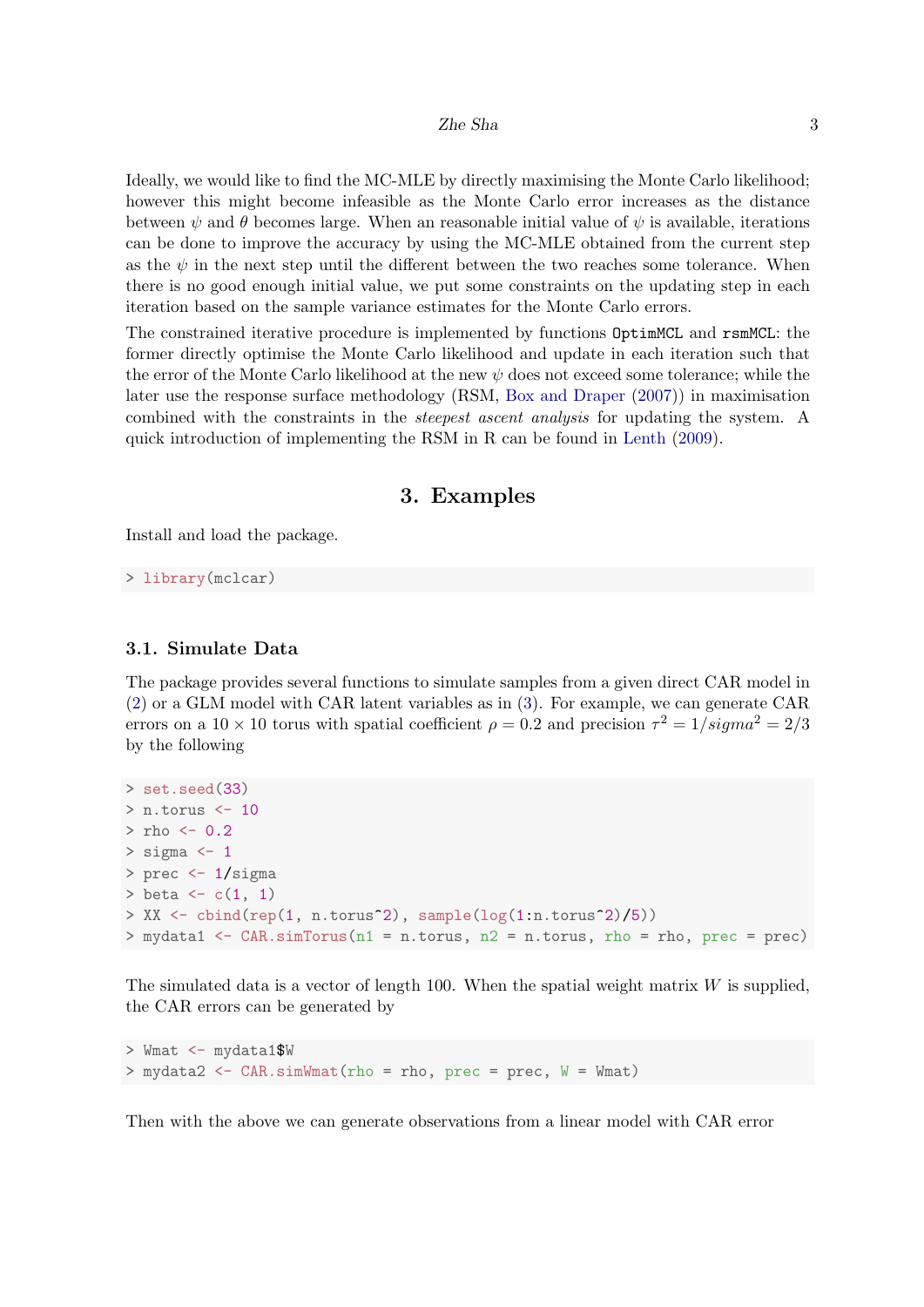```
> y <- XX %*% beta + mydata1$X
> mydata1$data.vec <- data.frame(y=y, XX[,-1])
> mydata3 <- CAR.simLM(pars = c(0.1, 1, 2, 0.5), data = mydata1)
```
For the direct CAR models we can do exact evaluation of the likelihood for an object of the same struture as mydata1

```
> str(mydata1)
List of 3
 $ W : num [1:100, 1:100] 0 1 0 0 0 0 0 0 0 1 ...
 $ X : num [1:100] -0.8692 -1.3844 0.533 0.0556 -1.3113 ...
 $ data.vec:'data.frame': 100 obs. of 2 variables:
  ..$ y : num [1:100] 0.892 0.353 2.307 1.956 0.57 ...
  ..$ XX....1.: num [1:100] 0.761 0.738 0.774 0.9 0.881 ...
> #### evaluate the log-likelihood
> ## without supplying lamdab -- the eigenvalues of W
> \log_{10}(C_{\text{AR}}(pars = c(0.1, 1, 0.9, 2.1)), \text{data} = \text{mydata1})[1] -163.7614> ## with lamda
> lambda <- eigen(mydata1$W, symmetric = TRUE, only.values=TRUE)$values
> mydata1$lambda <- lambda
> loglik.dCAR(pars = c(0.1, 1, 0.9, 2.1), data = mydata1)
[1] -163.7614
> ## evaluate the profile log-likelihood of rho
> ploglik.dCAR(rho = 0.1, data = mydata1)
[1] -65.76634
> ## given rho = 0.1, find the least square estimates for beta and sigma
> get.beta.lm(rho = 0.1, data = mydata1)
                 [, 1]
(Intercept) 0.3631509
XX....1. 2.3623263
> sigmabeta(rho = 0.1, data = mydata1)
    sigma beta1 beta2
1.3422579 0.3631509 2.3623263
> ## find the maximum pseudo-likelihood estimates
> (psi1 <- mple.dCAR(data = mydata1))
[1] 0.1855299 1.2390929 0.3595575 2.3672658
```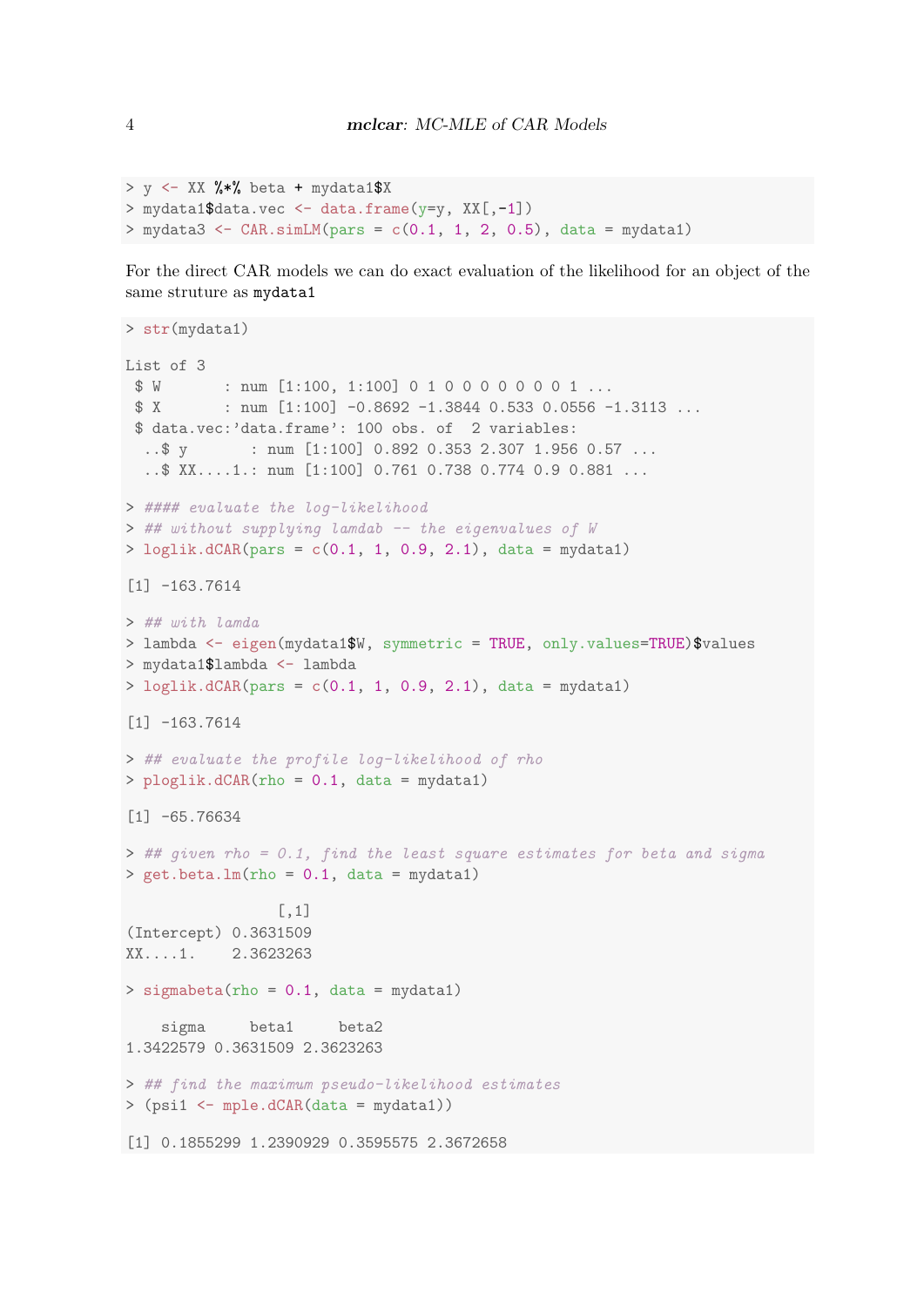We can also generate Binomial or Poisson observations with CAR latent variables

```
> mydata4 <- CAR.simGLM(method="binom", n=c(10,10),
+ pars = c(rho, sigma, beta),
+ Xs=XX, n.trial = 5)
> mydata5 <- CAR.simGLM(method="poisson", n=c(10, 10),
                     pars = c(rho, sigma, beta), Xs=XX)> str(mydata5)
List of 10
$ rho : num 0.2
$ sigma : num 1
$ beta : num [1:2] 1 1
$ y : int [1:100] 7 41 18 31 6 8 4 10 6 4 ...
 $ covX : num [1:100, 1:2] 1 1 1 1 1 1 1 1 1 1 ...
$ W : num [1:100, 1:100] 0 1 0 0 0 0 0 0 0 1 ...
 $ Z.true : num [1:100] 0.281 2.027 1.033 1.297 -0.129 ...
$ eta : num [1:100, 1] 2.04 3.77 2.81 3.2 1.75 ...
 $ Emean : num [1:100, 1] 7.71 43.18 16.57 24.45 5.77 ...
$ n.trial: num 1
```
The result is a list containing all the information of the GLM model used in the simulation.

## 3.2. Prepare the Monte Carlo samples

Before evaluating the Monte carlo likelihood, we need to generate Monte Carlo samples from the importance sampling distribution. For direct CAR models, we only need to specify the number of Monte Carlo samples by **n**.samples and the value of psi to be used in the importance sampler.

```
> #### Prepare the Monte Carlo samples for the direct CAR models
> mcdata1 <- mcl.prep.dCAR(psi = psi1, n.samples = 500, data = mydata1)
```
Monte Carlo samples for the GLM with latent CAR models need to be simuated by using MCMC algorithms and it can be done by postZ. Two major MCMC algorithms, the radom walk Metropolis Hastings ("rwmh") and Metropolis Adjusted Langevin alogrithm ("mala"), are implemented in the function and the parameters in the algorithm can be controlled by mcmc.control. More details can be found in the package documentaion.

```
> Z.S0 <- CAR.simWmat(psi1[1], 1/psi1[2], mydata4$W) # initial value
> mc.cons <- list(method = "mala") # control the MCMC algorithm
> simZy <- postZ(data = mydata4, Z.start = Z.S0, psi = psi1,
+ family = "binom", mcmc.control = mc.cons,
+ plots = TRUE) # diagnostic plots for the MCMC
```
Similar to the direct CAR models, the function mcl.prep.glm provide as an wrapper for postZ for preparing the Monte Carlo samples.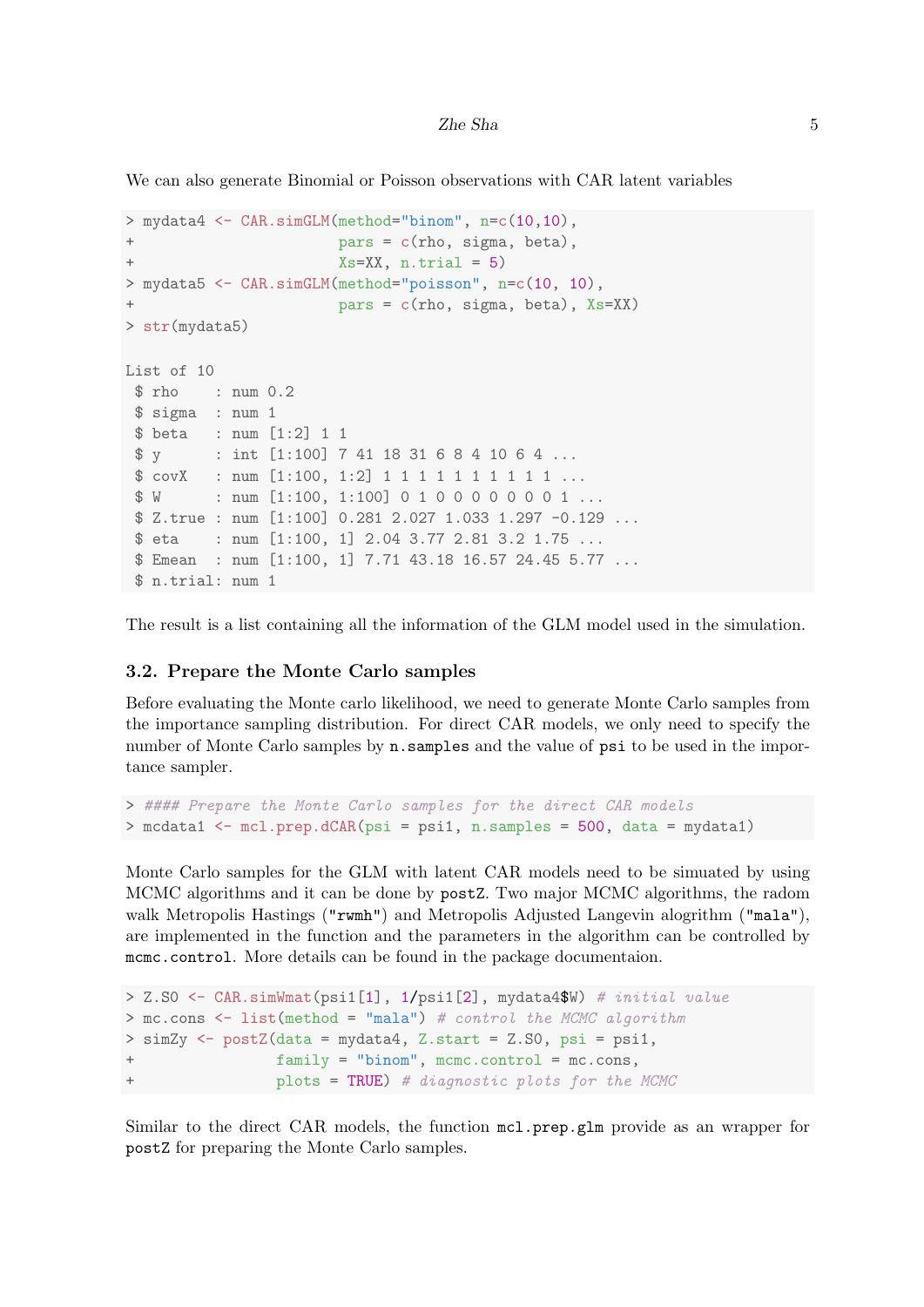



## 3.3. Evaluate the Monte Carlo likelihood

Now with the prepared Monte Carlo samples in the objects mcdata1, mc.BinData and mc.PoiData, we can evaluate the Monte Carlo likelhoods and get variance estimations.

```
> ## the Monte Carlo likelihoods at the true value
> pars.t <- c(rho, sigma, beta)
> mcl.dCAR(pars.t, data = mydata1, simdata = mcdata1, Evar = TRUE)
[1] -4.58463275 0.06991544
```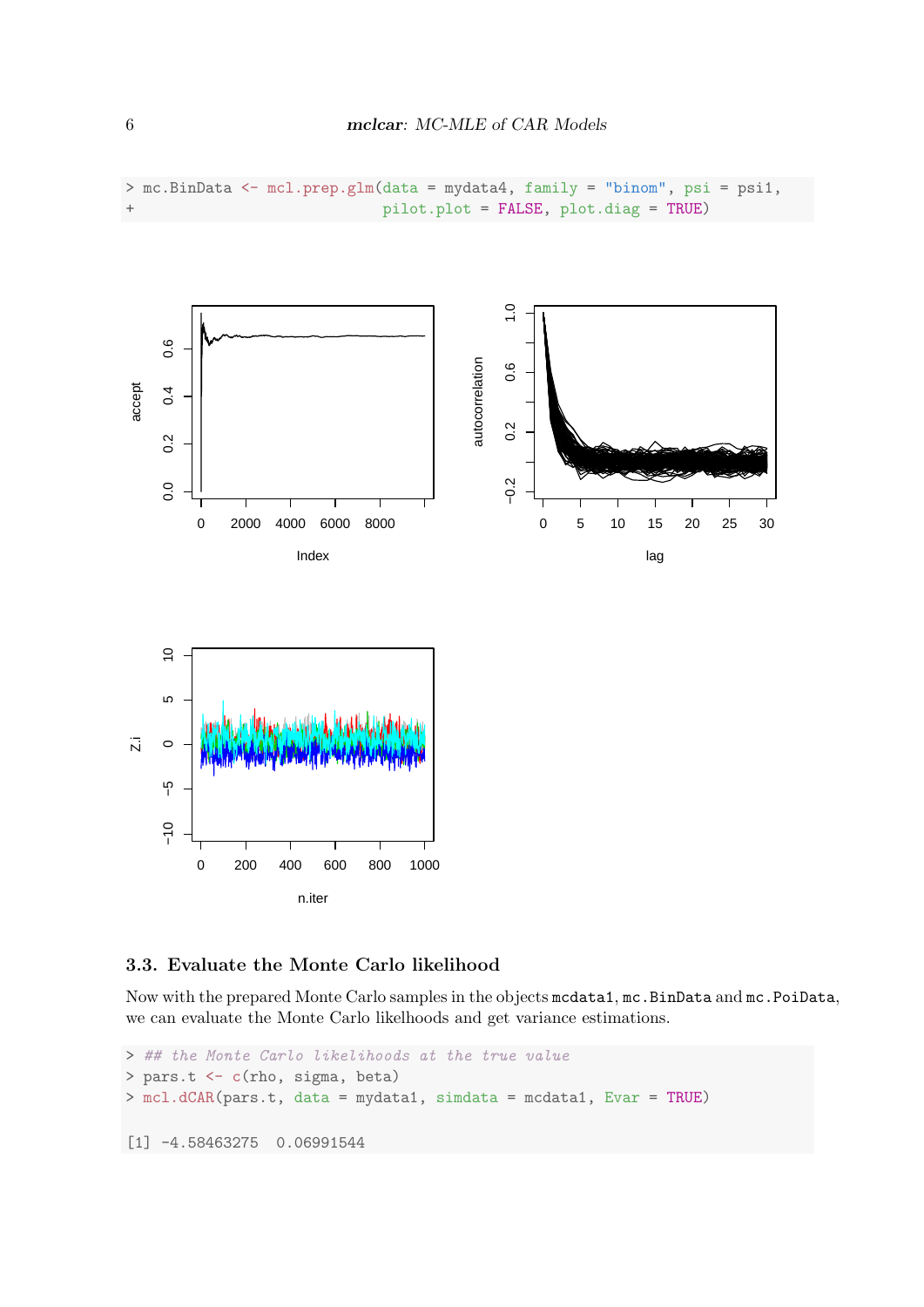```
> mcl.glm(pars.t, family = "binom", mcdata = mc.BinData, Evar = FALSE)
[1] 1.751072
> ## When Evar = TRUE the function returns the Monte Carlo likelihood,
> ## an variance estimate of the Monte Carlo likelihood
```
## 3.4. The iterative maximization procedure

The Monte Carlo likelihood can be directly maximised to find the Monte Carlo MLE in an iterative procedure that uses the Monte Carlo variance estimate as an constraints on step size of the update in each iteration. The function OptimMCL implement such procedure and users can define the starting value of the  $\psi$  in the importance sampler and control the parameters of the MCMC algorithm as before by setting mc.control.

The function has an aditional option control that can be defined by users to control the number of iterations and etc. in the iterative procedure.

```
> iter.mcmle <- OptimMCL(data = mydata1, psi0 = psi1, family = "gauss",
+ control = list(mc.var = FALSE, verbose = FALSE))
> summary(iter.mcmle, family = "gauss", mc.covar=FALSE)
$MC.mle
             sigma beta1 beta2
0.1720960 1.2552967 0.3601331 2.3664747
$N.iter
[1] 3
$total.time
elapsed
113.431
$convergence
[1] TRUE
$hessian
NULL
$mc.covar
NULL.
$mc.samples
[1] 500 1000
> ## similar syntax for Binomial data but take longer time to run
```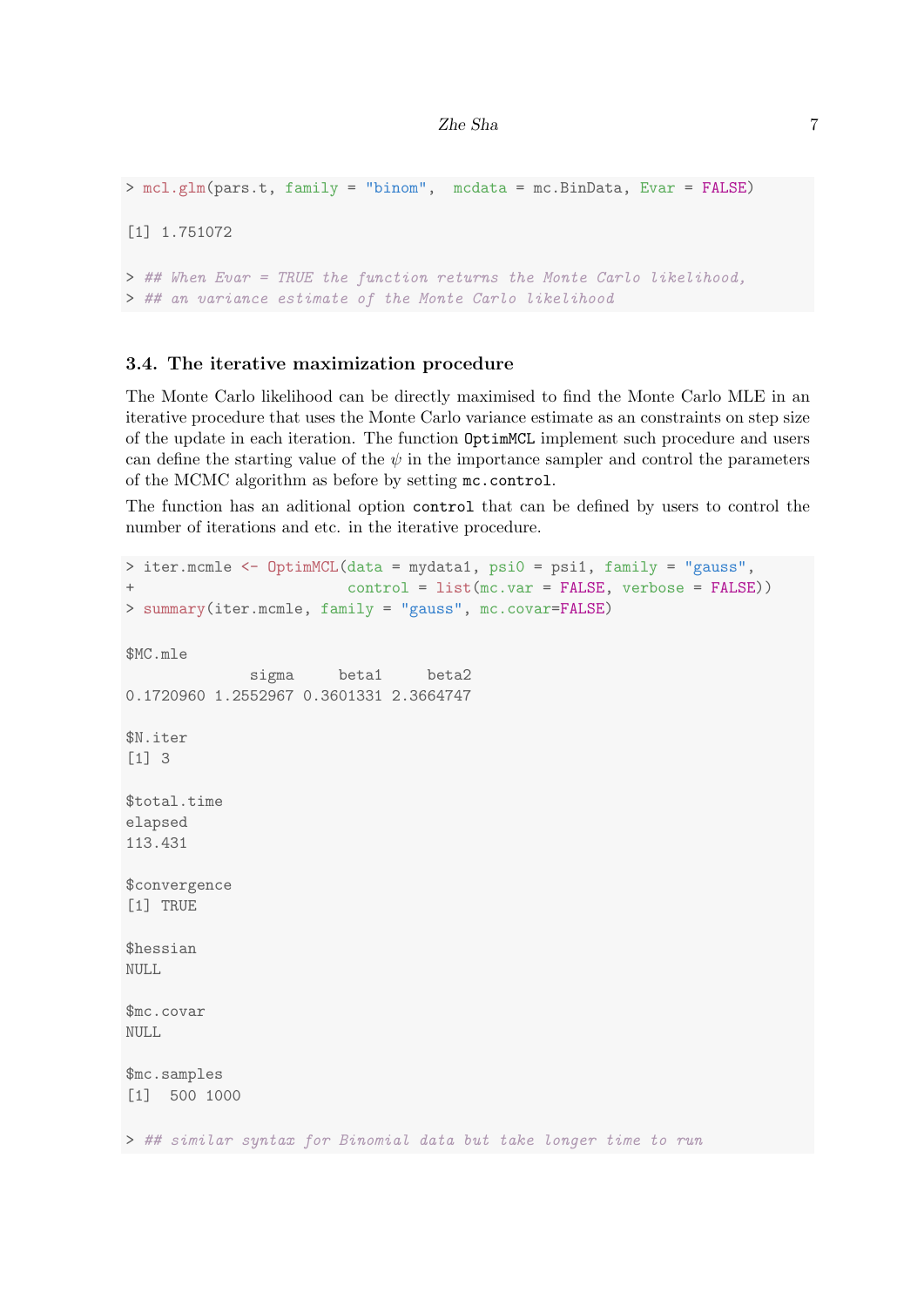```
> ## iter.mcmle.b <- OptionMCL(data = mydata4, psi0 = psi1, family = "binom",\geq ## control = list(mc.var = TRUE, verbose = TRUE))
```
By default verbose = TRUE in the list of control and the function print out a few lines of summary information of the current iteration.

The summary of OptimMCL prints the Monte Carlo MLE found in the final iteration, the corresponding Hessian matrix and a few other informations about the iteration.

#### 3.5. The RSM optimisation procedure

We can also use the response surfance methodology to find the Monte Carlo MLE and approximate the likelihood surface around the MLE by rsmMCL. The function has usage as OptimMCL and users can specify the size of the design region through K and number of design points n01, n02 in the control list for the response surface design.

For the data from a direct CAR models, we can choose to compare the exact likelihood surface and the approximated surface in each iteration by setting eval = TRUE and the range of the  $\rho$ ,  $\sigma^2$  and the number of grid points to be evaluated in each coordination. For example,

```
> exacts = list(eval = TRUE, rho = c(-0.25, 0.25),
+ sigma = c(0.5, 2), length = 100)
```

```
> rsm.mcmle1 <- rsmMCL(data = mydata1, psi0 = c(-0.1, sigmabeta(-0.1, mydata1)),
                      family = "gauss",control = list(n.iter= 10, trace.al = TRUE)
```
The same thing can be done for the GLM model with latent CAR variables, except that there is no exact likelihood values to be compared.

```
> rsm.mcmle2 <- rsmMCL(data = mydata5, psi0 = c(0, 1, 2, 2), family = "poisson",
                      control = list(n.iter = 20, trace.al1 = TRUE))
```
The result can be printed by summary.

> summary(rsm.mcmle1, family = "gauss", mc.covar=FALSE) \$MC.mle [1] 0.1832807 1.1779017 0.6129708 2.0189213 \$N.iter  $\lceil 1 \rceil$  2 \$total.time elapsed 20.696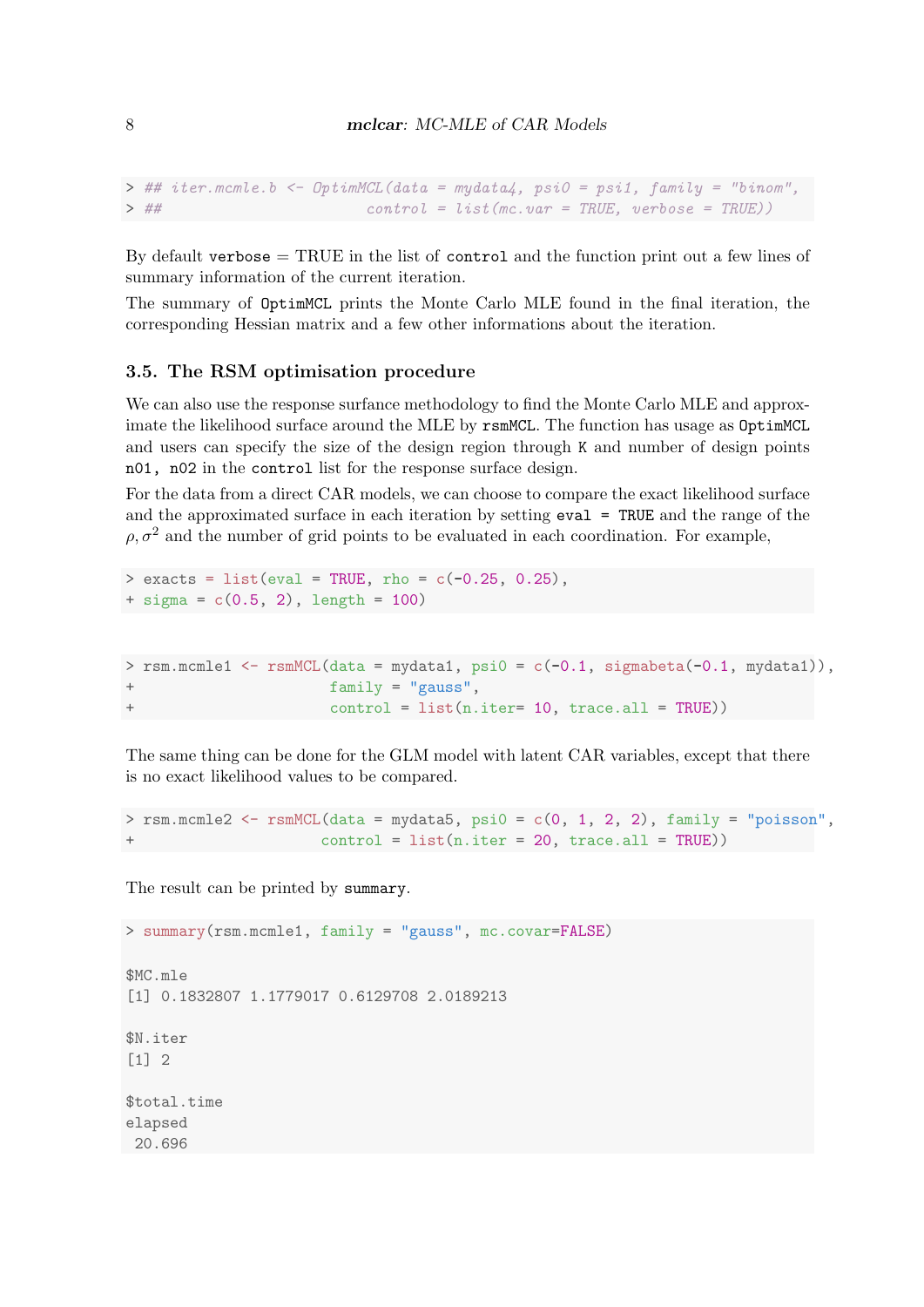\$convergence [1] TRUE

\$hessian NULL

\$mc.covar NULL

\$mc.samples [1] 500 1000

The final fitted response surface can be plotted by setting trace.all = FALSE.

> plot(rsm.mcmle1, family = "gauss", trace.all = FALSE)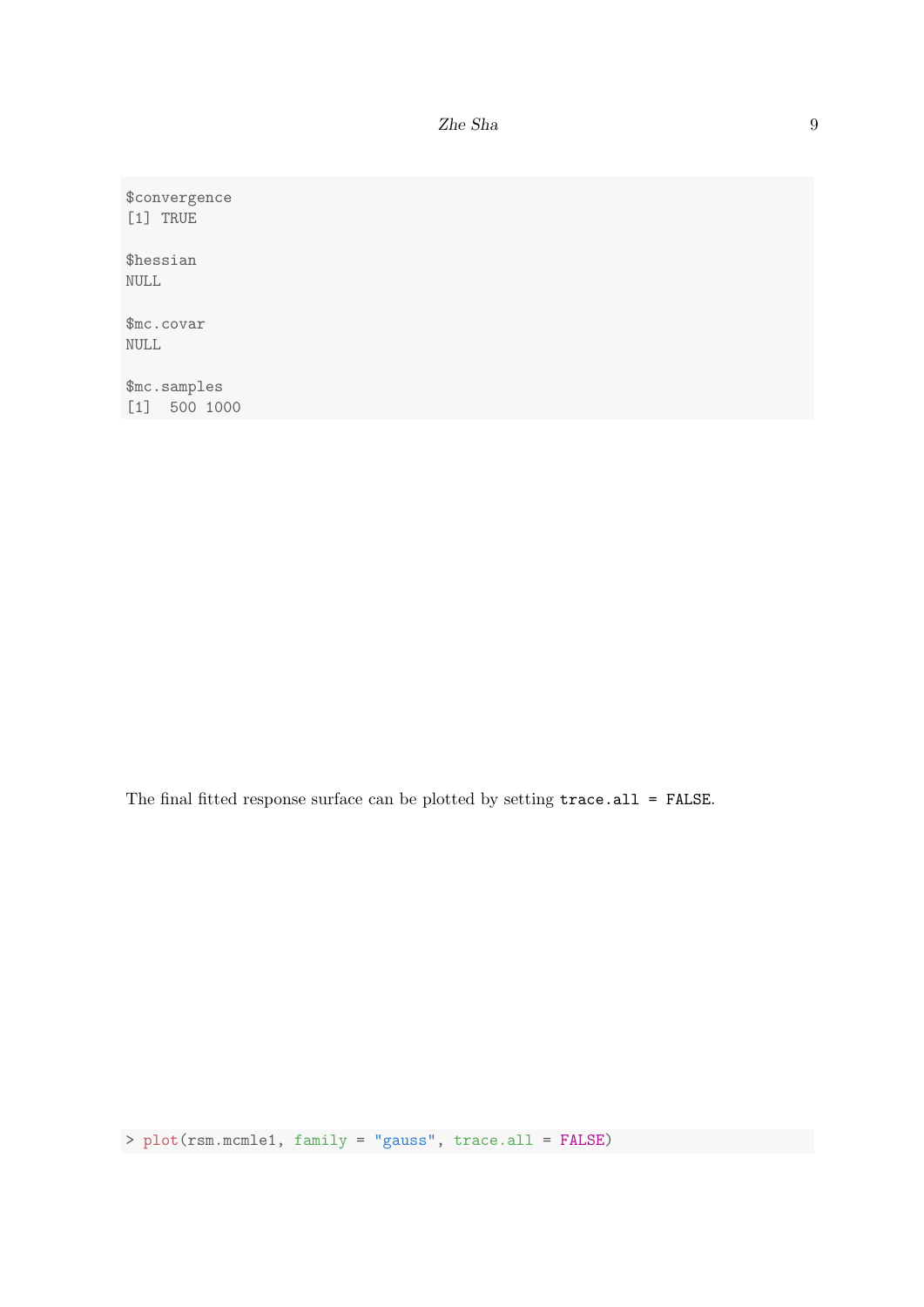

**Final Iteration**

Otherwise, the entire evolution of the response surface is shown.

```
> plot(rsm.mcmle1, family = "gauss")
Path of steepest ascent from ridge analysis:
Path of steepest ascent from ridge analysis:
```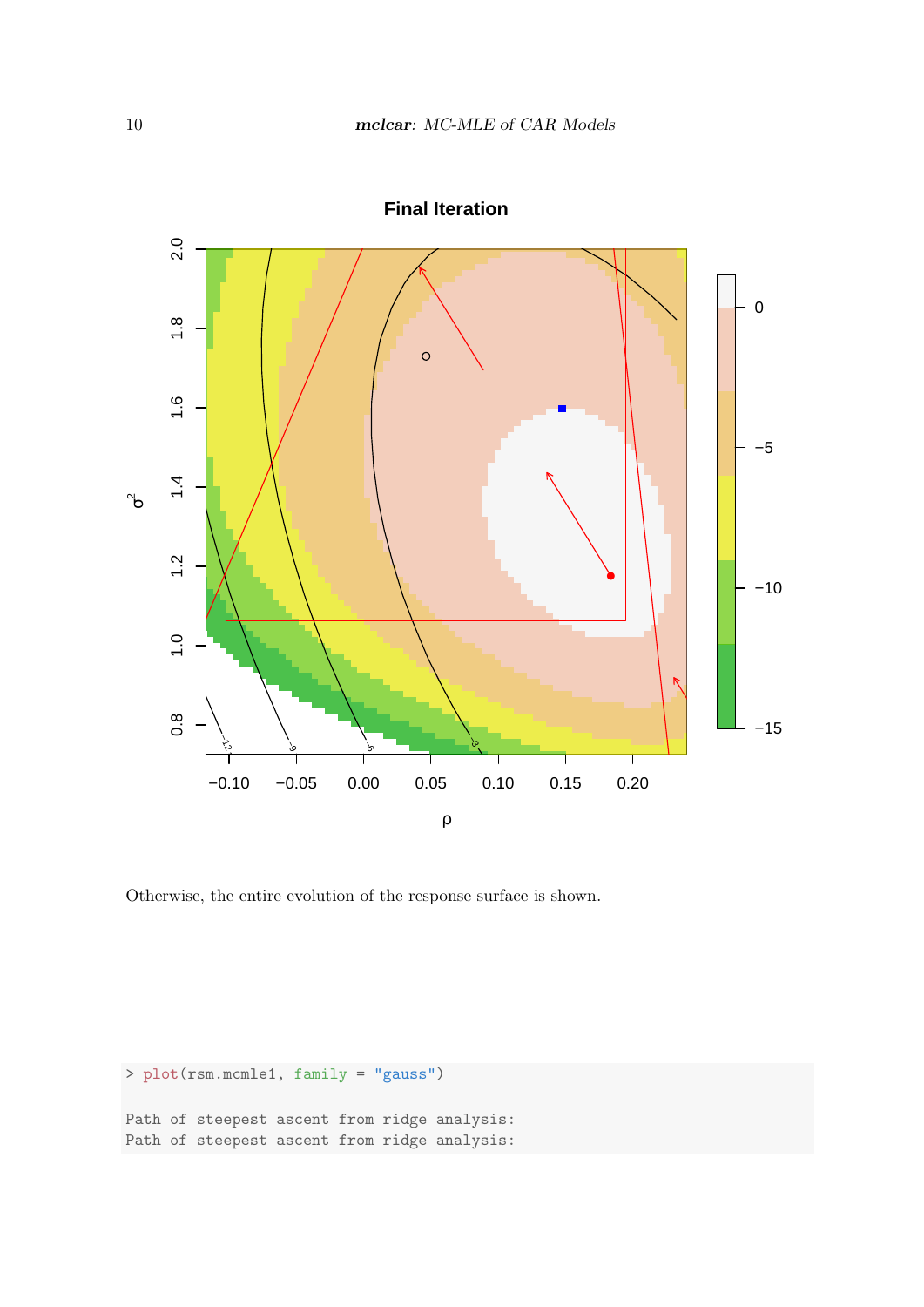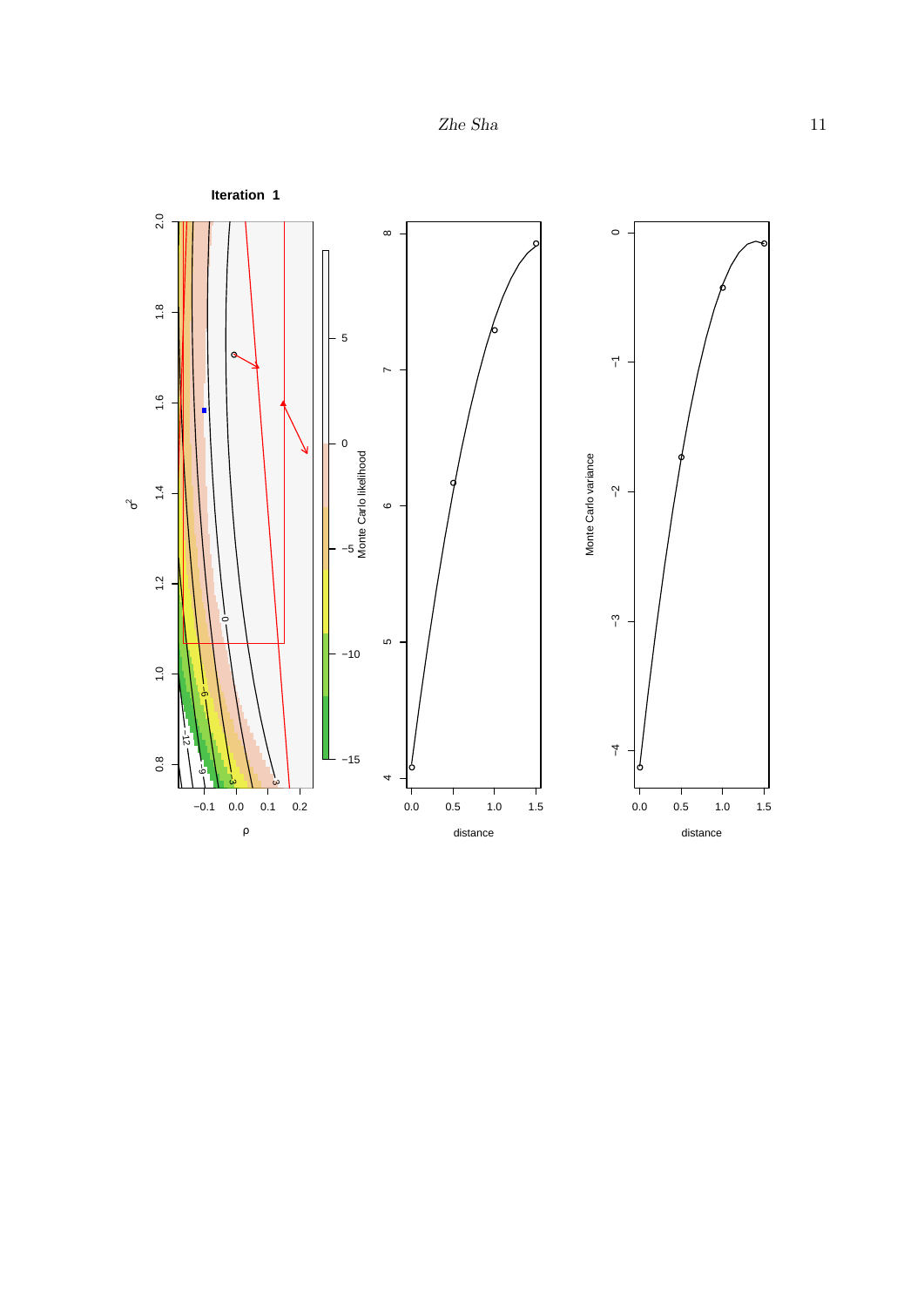



- <span id="page-11-1"></span>Box GEP, Draper NR (2007). Response Surfaces, Mixtures, and Ridge Analyses. Wiley, New York.
- <span id="page-11-0"></span>Geyer CJ, Thompson EA (1992). "Constrained Monte Carlo maximum likelihood for dependent data." Journal of the Royal Statistical Society. Series B (Methodological), 54(3), 657–699.
- <span id="page-11-2"></span>Lenth RV (2009). "Response-Surface Methods in R, Using rsm." Journal of Statistical Software, 32(7), 1–17. <http://www.jstatsoft.org/v32/i07/>.